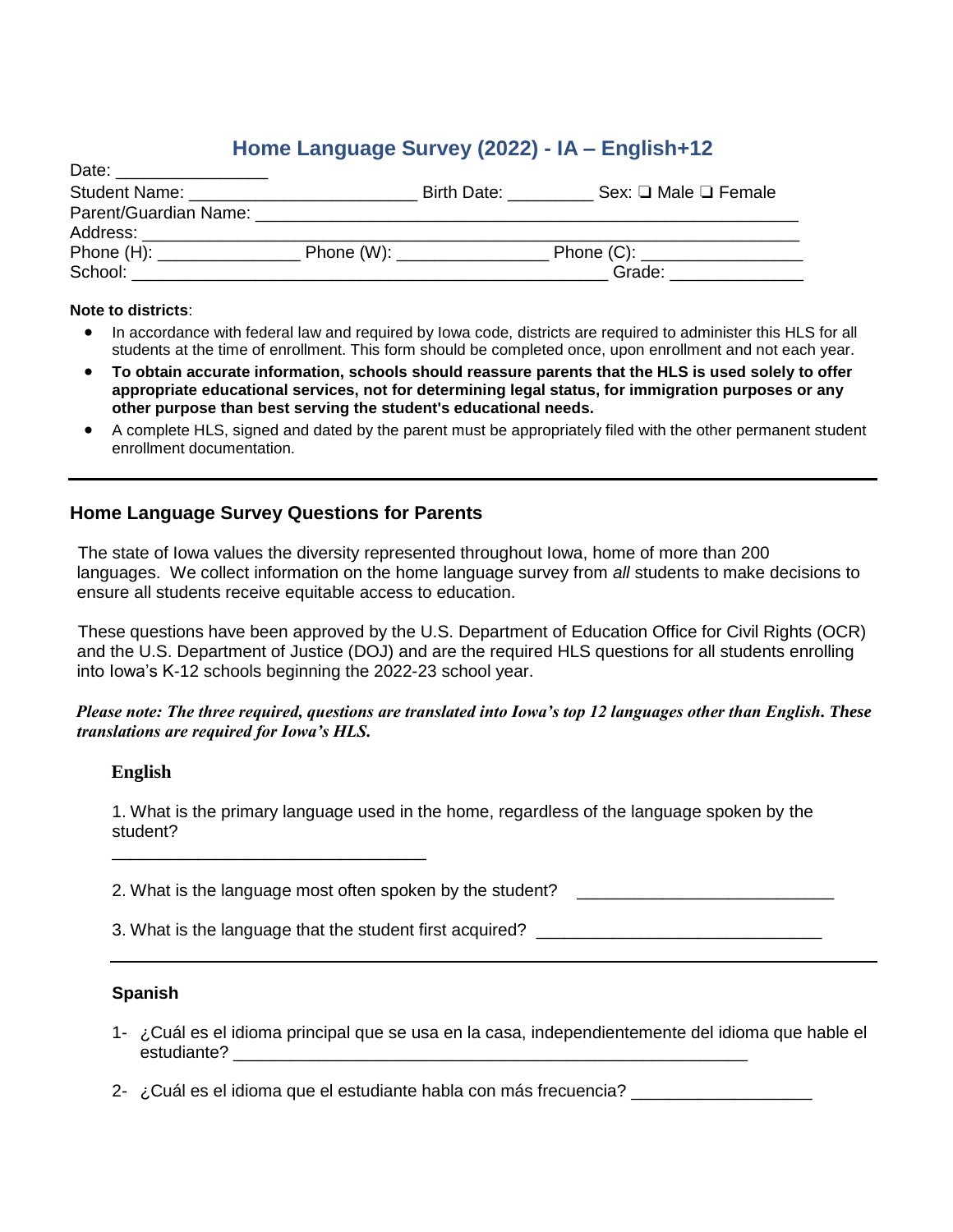3- ¿Cuál es el idioma que el estudiante adquirió por primera vez? \_\_\_\_\_\_\_\_\_\_\_\_\_\_\_

# **Arabic**

| الطالب؟ بها يتحدث التي اللغة عن النظر بصرف ،المنزل في المُتسخدمة الأساسية اللغة هي ما -1 |
|------------------------------------------------------------------------------------------|
| الطالب؟ بواسطة تحدثًا اللغات أكثر  هي ما -2                                              |
| أولاً؟ الطالب اكتسبها التي اللغة هي ما -3 إ                                              |

# **Vietnamese**

1. Ngôn ngữ chính được sử dụng ở nhà, bất kể ngôn ngữ nói của học sinh là gì?

2. Ngôn ngữ nói mà học sinh hay sử dụng nhất là gì?\_\_\_\_\_\_\_\_\_\_\_\_\_\_\_\_\_\_\_\_\_\_\_\_\_\_\_\_\_\_\_\_\_\_

3. Ngôn ngữ mà học sinh tiếp thu đầu tiên là gì?

# **Karen**

1 ဂ ၢ ံၢ်ခ ံၢ်ထ ံးက ံၢ်တၢ ံၢ်စ ံးကတ ိၤအ ိၤလၢဟ ံၢ်လၢတဘ ံၢ်ထ ွဲက ံၢ်လၢပ ိၤက ဖ စ ံးကတ ိၤအ ိၤ မ ၢ ံၢ်က ံၢ်မန ိၤလွဲ ံၢ်\_\_\_\_\_\_\_\_\_\_\_\_\_\_\_\_\_\_\_\_\_\_\_\_\_\_\_\_\_\_\_\_\_\_\_\_\_\_\_\_\_\_\_\_\_\_\_\_\_\_\_\_\_\_\_\_\_\_\_\_\_\_\_\_\_\_\_\_\_\_\_\_\_\_\_\_\_\_\_

2 က ံၢ်လၢပ ိၤက ဖ ည န ၢ ံၢ်စ ံးကတ ိၤအ ိၤအါကတၢၢ ံၢ်မ ၢ ံၢ်က ံၢ်မန ိၤလွဲ ံၢ်ဲၣ်ႋ\_\_\_\_\_\_\_\_\_\_\_\_\_\_\_\_\_\_\_\_\_\_\_\_\_\_\_\_\_\_\_\_\_\_\_\_\_

3. က ံၢ်လၢပ ိၤက ဖ စ ံးကတ ိၤအ ိၤဆ ကတ ၢ ံၢ်မ ၢ ံၢ်က ံၢ်မန ိၤလွဲ ံၢ်ဲၣ်ႋ\_\_\_\_\_\_\_\_\_\_\_\_\_\_\_\_\_\_\_\_\_\_\_\_\_\_\_\_\_\_\_\_\_\_\_\_\_\_\_\_\_\_

# **Bosnian**

1. Koji je primarni jezik koji se koristi kod kuće, bez obzira na jezik kojim govori učenik?

**\_\_\_\_\_\_\_\_\_\_\_\_\_\_\_\_\_\_\_\_\_\_\_\_\_\_\_\_\_\_\_\_\_\_\_\_\_\_\_\_\_\_\_\_\_\_\_\_\_\_\_\_\_\_\_\_\_\_\_\_\_\_\_\_\_\_\_\_\_\_\_\_\_\_\_\_\_\_**

\_\_\_\_\_\_\_\_\_\_\_\_\_\_\_\_\_\_\_\_\_\_\_\_\_\_\_\_\_\_\_\_\_\_\_\_\_\_\_\_\_\_\_\_\_\_\_\_\_\_\_\_\_\_\_\_\_\_\_\_\_\_\_\_\_\_\_\_\_\_\_\_

**\_\_\_\_\_\_\_\_\_\_\_\_\_\_\_\_\_\_\_\_\_\_\_\_\_\_\_\_\_\_\_\_\_\_\_\_\_\_\_\_\_\_\_\_\_\_\_\_\_\_\_\_\_\_\_\_\_\_\_\_\_\_\_\_\_\_\_\_\_\_\_\_\_\_\_**

2. Koji je jezik koji učenik najčešće govori? \_\_\_\_\_\_\_\_\_\_\_\_\_\_\_\_\_\_\_\_\_\_\_\_\_\_\_\_\_\_\_\_\_\_\_\_\_\_\_

3. Koji je jezik koji je učenik prvo usvojio? \_\_\_\_\_\_\_\_\_\_\_\_\_\_\_\_\_\_\_\_\_\_\_\_\_\_\_\_\_\_\_\_\_\_\_\_\_\_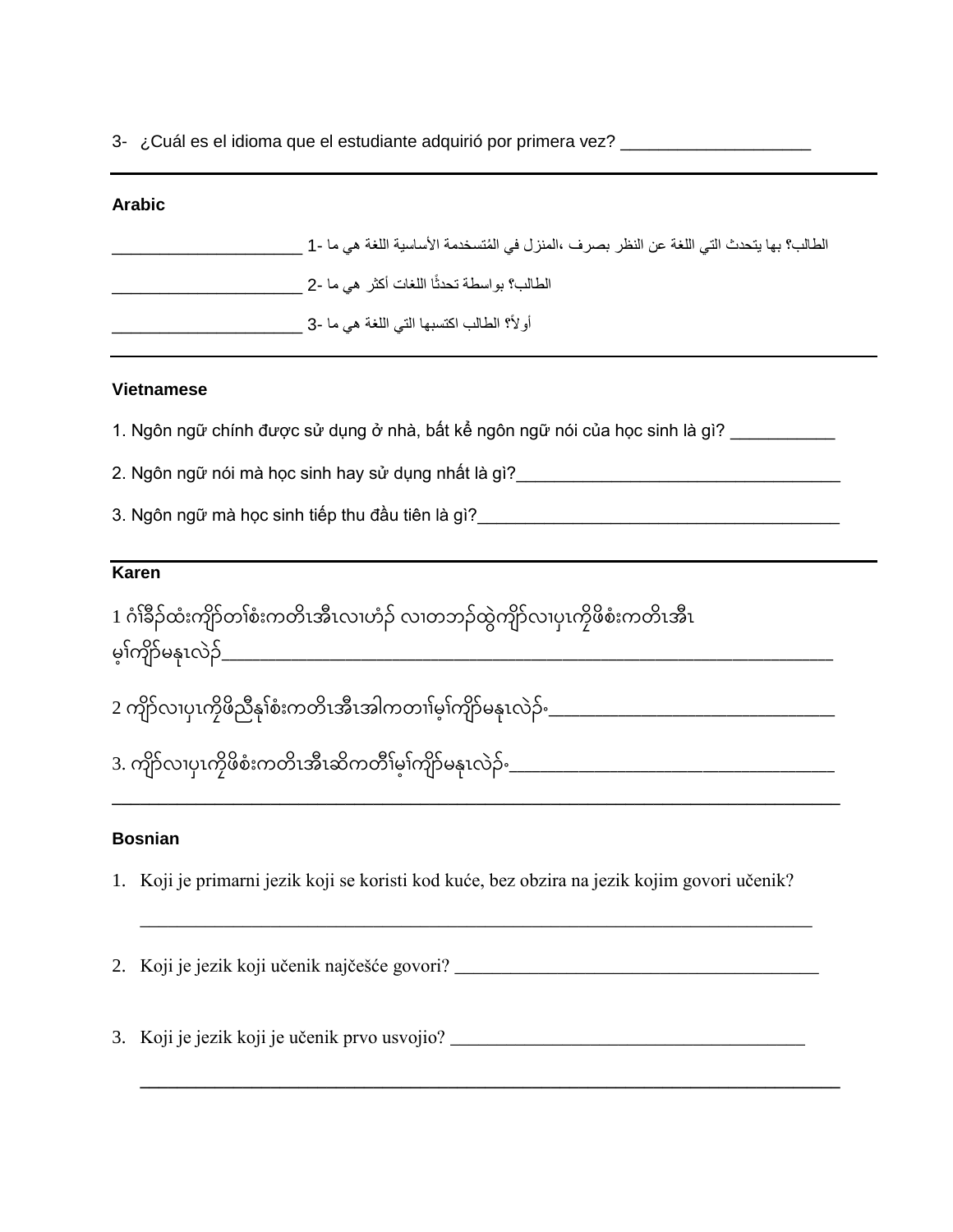### **Swahili**

1. Ni lugha gani ya msingi inayotumiwa nyumbani, bila kujali lugha inayozungumzwa na mwanafunzi?

**\_\_\_\_\_\_\_\_\_\_\_\_\_\_\_\_\_\_\_\_\_\_\_\_\_\_\_\_\_\_\_\_\_\_\_\_\_\_\_\_\_\_\_\_\_\_\_\_\_\_\_\_\_\_\_\_\_\_\_\_\_\_\_\_\_\_\_\_\_\_\_\_\_\_\_\_\_\_**

\_\_\_\_\_\_\_\_\_\_\_\_\_\_\_\_\_\_\_\_\_\_\_\_\_\_\_\_\_\_\_\_\_\_\_\_\_\_\_\_\_\_\_\_\_\_\_\_\_\_\_\_\_\_\_\_\_\_\_\_\_\_\_\_\_

2. Ni lugha gani inayozungumzwa mara nyingi na mwanafunzi? \_\_\_\_\_\_\_\_\_\_\_\_\_\_\_\_\_\_\_\_\_\_

3. Ni lugha gani ambayo mwanafunzi alijifunza kwanza? \_\_\_\_\_\_\_\_\_\_\_\_\_\_\_\_\_\_\_\_\_\_\_\_\_\_\_

### **Chinese (Mandarin)**

- 1. 不考虑这名学生说的语言,在家主要使用什么语言?
- 2. 这名学生最常说的是什么语言?

3. 这名学生首先学会的是什么语言? \_\_\_\_\_\_\_\_\_\_\_\_\_\_\_\_\_\_\_\_\_\_\_\_\_\_\_\_\_\_\_\_\_\_\_\_\_\_\_\_\_\_\_\_\_\_

### **Burmese**

1. ကျောင်းသားက မည်သည့်ဘာသာကားကို ပြောသည်ဖြစ်စေ အိမ်တွင် မည်သည့်ဘာသာစကားကို အဓ က ကဖပ ဆ ပါသလွဲ။ \_\_\_\_\_\_\_\_\_\_\_\_\_\_\_\_\_\_\_\_\_\_\_\_\_\_\_\_\_\_\_\_\_\_\_\_\_\_\_\_\_\_\_\_\_\_\_\_\_\_\_\_\_\_\_\_\_\_\_\_\_\_\_\_\_\_\_\_\_\_\_

**\_\_\_\_\_\_\_\_\_\_\_\_\_\_\_\_\_\_\_\_\_\_\_\_\_\_\_\_\_\_\_\_\_\_\_\_\_\_\_\_\_\_\_\_\_\_\_\_\_\_\_\_\_\_\_\_\_\_\_\_\_\_\_\_\_\_\_\_\_\_\_\_\_\_\_\_\_\_**

2. ကျောင်းသားက မည်သည့်ဘာသာစကားကို အများဆုံး အသုံးပြု ပြောဆိုပါသလဲ။ \_\_\_\_\_\_\_\_\_\_\_\_\_\_

3. ကျောင်းသားက မည်သည့် ဘာသာစကားကို ပထမဆုံး လေ့လာသင်ယူခဲ့ပါသလဲ။ \_\_\_\_\_\_\_\_\_\_\_\_\_\_

#### **French**

1. Quelle est la principale langue de communication utilisée à la maison, indépendamment de la langue parlée par l'élève ? \_\_\_\_\_\_\_\_\_\_\_\_\_\_\_\_\_\_\_\_\_\_\_\_\_\_\_\_\_\_\_\_\_\_\_\_\_\_\_\_\_\_\_\_\_\_\_\_\_\_\_\_\_\_\_

**\_\_\_\_\_\_\_\_\_\_\_\_\_\_\_\_\_\_\_\_\_\_\_\_\_\_\_\_\_\_\_\_\_\_\_\_\_\_\_\_\_\_\_\_\_\_\_\_\_\_\_\_\_\_\_\_\_\_\_\_\_\_\_\_\_\_\_\_\_\_\_\_\_\_\_\_\_\_**

2. Quelle est la langue parlée le plus souvent par l'élève ? \_\_\_\_\_\_\_\_\_\_\_\_\_\_\_\_\_\_\_\_\_\_\_\_\_\_\_\_\_\_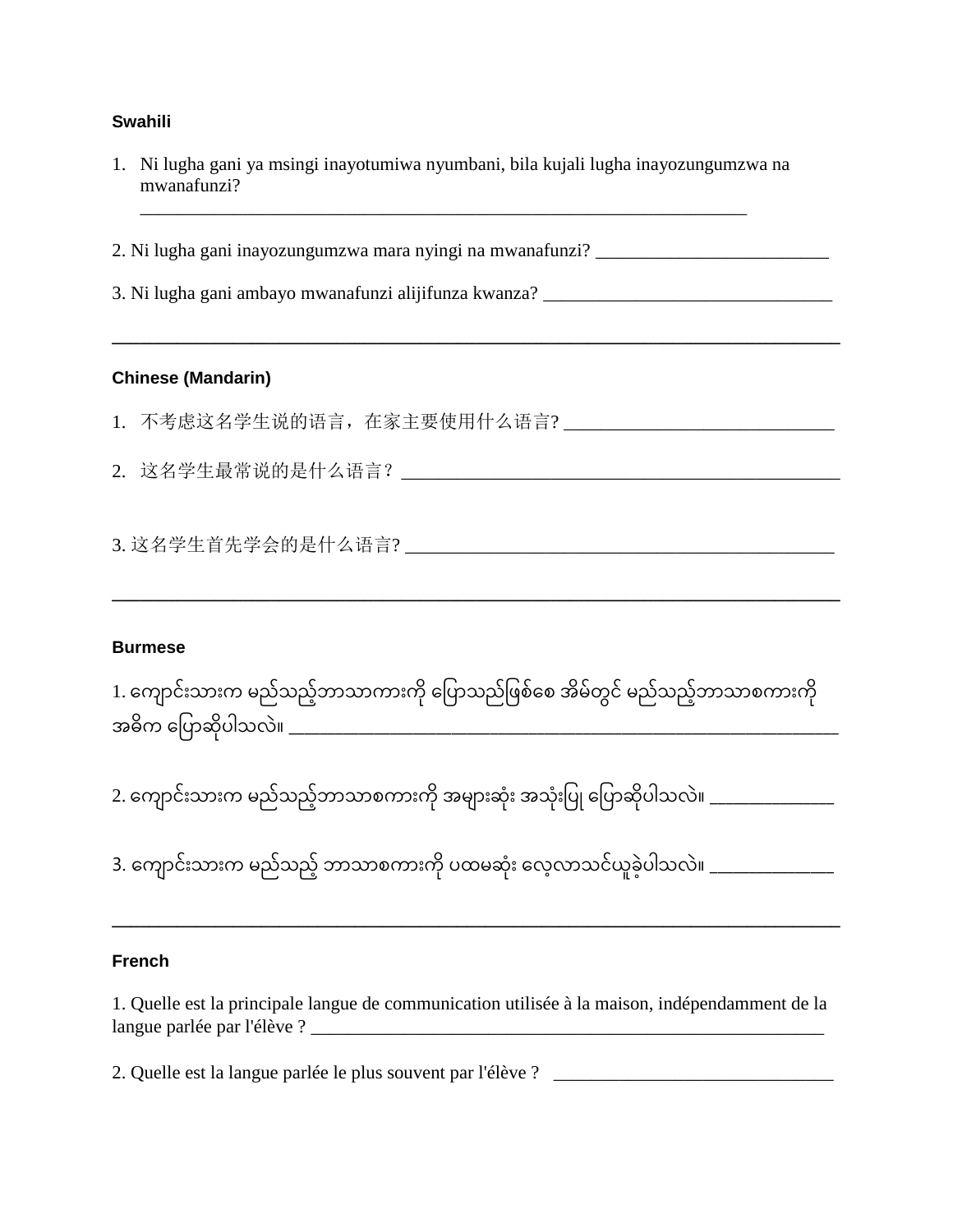| 3. Quelle langue l'élève a-t-il acquise en premier ? ____________________________        |                                                                                                     |  |  |
|------------------------------------------------------------------------------------------|-----------------------------------------------------------------------------------------------------|--|--|
|                                                                                          |                                                                                                     |  |  |
|                                                                                          | <b>Nepali</b>                                                                                       |  |  |
|                                                                                          | 1. विद्यार्थीले जुन भाषा बोलेतापनि घरमा बोलिने प्राथमिक भाषा कुन हो? ______________________________ |  |  |
|                                                                                          |                                                                                                     |  |  |
|                                                                                          |                                                                                                     |  |  |
|                                                                                          |                                                                                                     |  |  |
|                                                                                          | <b>Somalian</b>                                                                                     |  |  |
| 1. Waa maxay luuqada koowaad ee guriga laga isticmaalo, iyadoon loo eegayn luuqada ay ku |                                                                                                     |  |  |
|                                                                                          |                                                                                                     |  |  |
| 3. Waa maxay luuqada uu ardaygu ugu horayntiiba helay? __________________________        |                                                                                                     |  |  |
|                                                                                          | <b>Marshallese</b>                                                                                  |  |  |
|                                                                                          | 1. Ta kajin eo kein kajuon kom ej kenono ilo mweo, jekdon ta kajin eo rijikuul eo ej kenono?        |  |  |
|                                                                                          | 2. Ta kajin eo elab an rijikuul eo kōjerbale? __________________________________                    |  |  |
|                                                                                          |                                                                                                     |  |  |

 $\overline{a}$